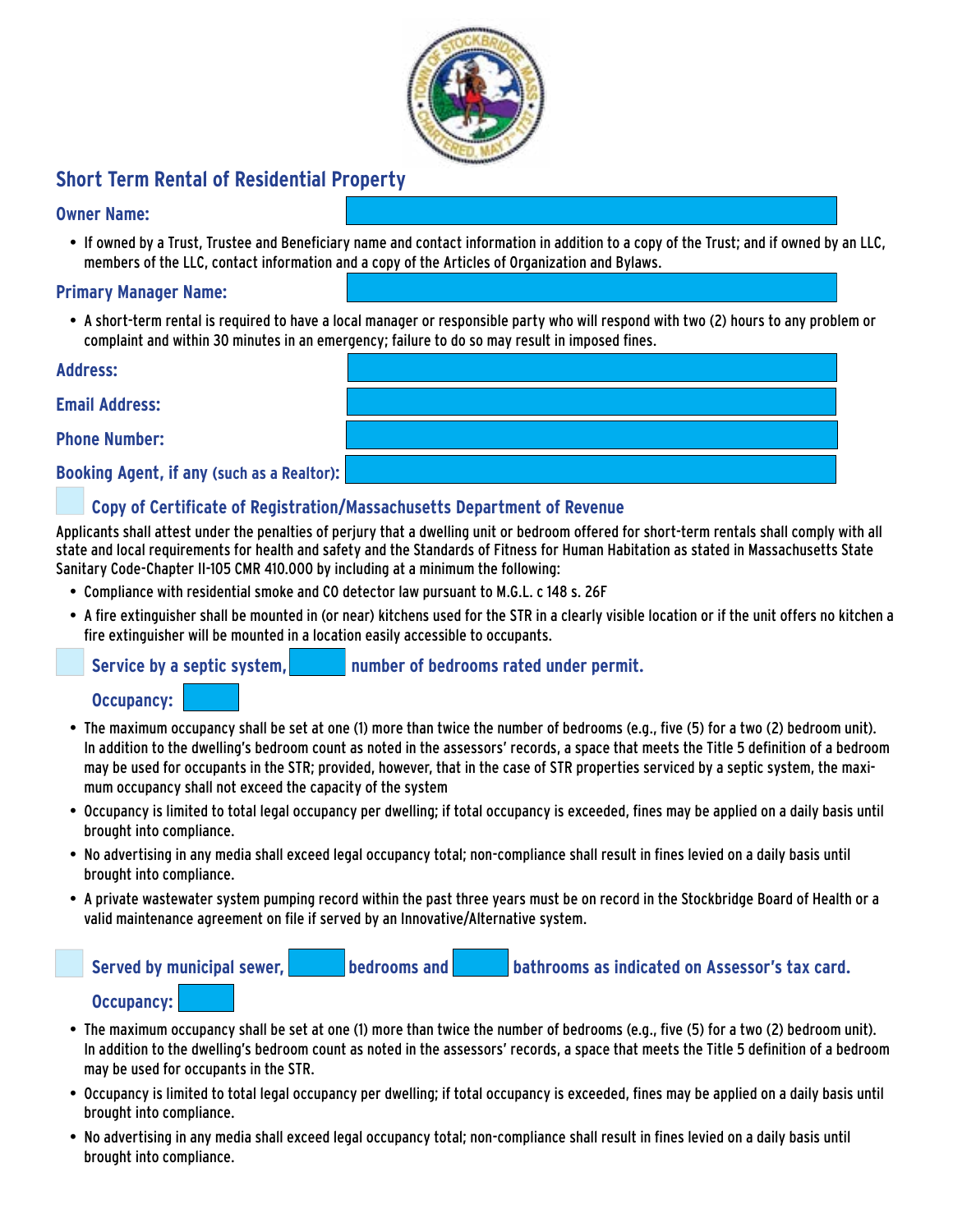# **Served by a well**

**Is a flow meter is in place?** yes no (please choose one)

• Well water used for drinking or cooking (potable) purposes must be tested prior to initial registration and every subsequent 5 years for attachment to the registration form to ensure that it is safe to use for personal consumption.

# **Number of off-street parking spaces provided.**

• Off-street parking on the property adequate to house all guest occupant vehicles for overnight parking is required.

### **Other Regulations:**

- 1. Events that include tents or amplified music or which would customarily require a license or permit are not allowed.
- 2. Occupancy is limited to total legal occupancy per dwelling; if total occupancy is exceeded, fines may be applied on a daily basis until brought into compliance.
- 3. No advertising in any media shall exceed legal occupancy total; non-compliance shall result in fines levied on a daily basis until brought into compliance.
- 4. No commercial trash receptacle such as a dumpster may be maintained on the property to be used for regular trash pickup; trash removal must be limited to regular, weekly (or more frequent as needed) residential trash removal services or regular weekly trips to the Town transfer station. Trash removal shall be the responsibility of the owner/operator.
- 5. Commercial meetings and uses are prohibited in short-term rentals.
- 6. A dwelling unit or bedroom offered for STR use shall comply with all standards and regulations promulgated by the Stockbridge Board of Health.
- 7. The Board of Selectmen and the Board of Health may adopt and amend regulations in furtherance of the implementation of this bylaw.

### **Additional Requirements**

- 1. The Operator or booking agent of an STR shall keep either paper or electronic records that include the number of occupants present during each rental period. The records must be produced upon demand by the Stockbridge Board of Health, the Board of Selectmen, or either Board's designee and such records must be maintained for two (2) years after the date of the rental.
- 2. All septic systems must be Title 5 compliant and must be inspected and serviced as required by M.G.L. 310 CMR 15.000, with pumping at least once every three years. Evidence of Title 5 pumping within the past three years must be on file in the Stockbridge Board of Health and filed with the application for a permit.
- 3. Each Town registration of a Short-Term Rental shall include a registration number. Any listing offering the STR for rent shall include the Town-issued registration number and the maximum occupancy allowed.

# **Penalties**

If any Occupant, Operator or Owner violates any provision of this bylaw, the Owner or Operator may be subject to a civil penalty in accordance with the following:

- • \$100 1st Offense
- • \$200 2nd Offense
- \$300 3rd Offense and each subsequent offense.
- Each day that a violation exists constitutes a separate offense.

# **Prohibited:**

- Residential property owned by a corporation (other than an LLC);
- • Residential premises designated as affordable or otherwise income-restricted, which are subject to affordability covenants or are otherwise subject to housing or rental assistance under local, state, or federal programs or law, may not engage in short term rentals;
- • Units that meet the definition of "Professionally Managed Units" under M.G.L. Chapter 64G, Section 1.
- • A short-term rental is not allowed on any property with outstanding violations of the Building Code, Fire Code, Board of Health, Town General Bylaws. Zoning Bylaws, Planning Board regulations, or Conservation Commission regulations.